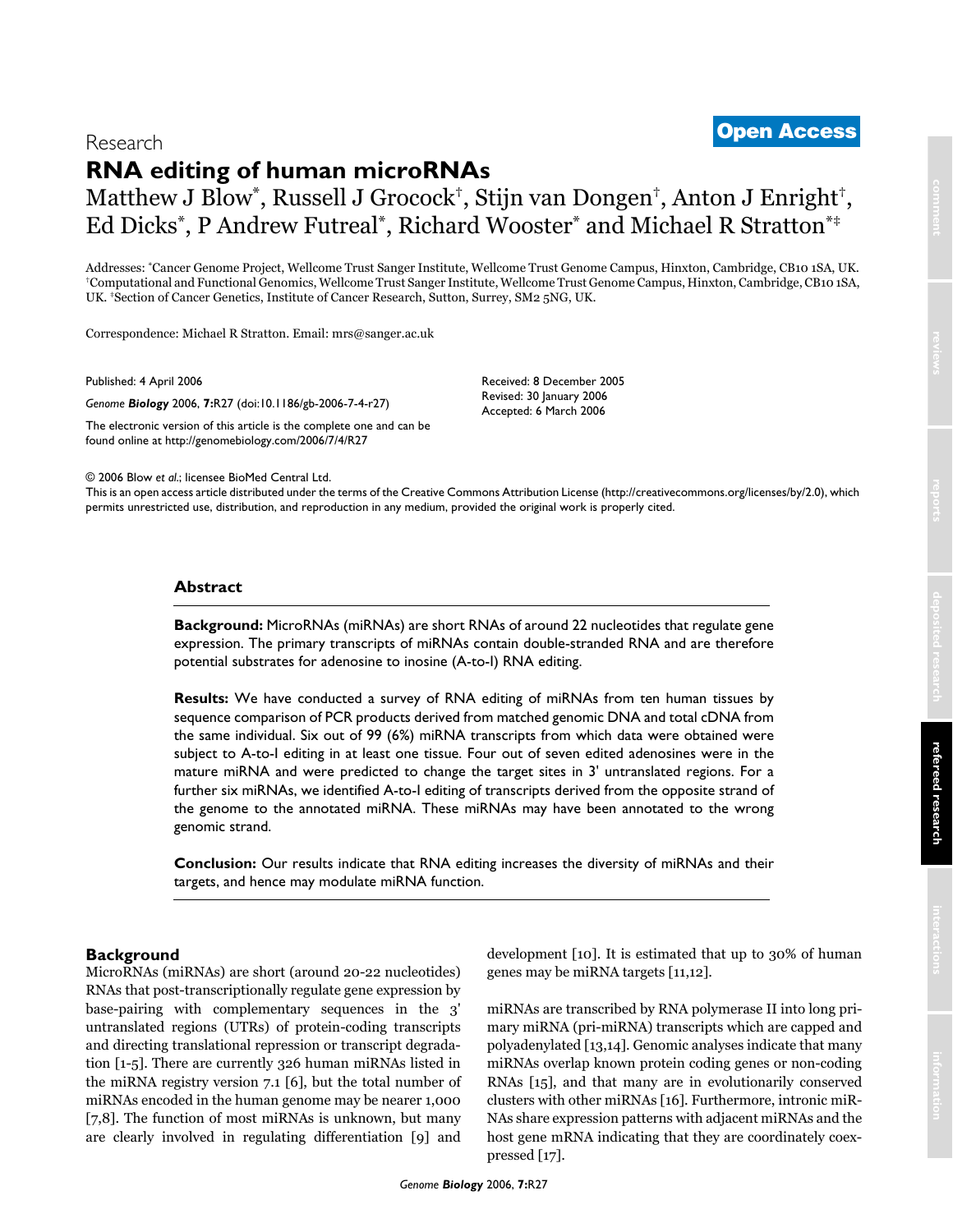Pri-miRNAs contain a short double-stranded RNA (dsRNA) stem-loop formed between the miRNA sequence and its adjacent complementary sequence. In the nucleus, the ribonuclease III-like enzyme Drosha cleaves at the base of this stemloop to liberate a miRNA precursor (pre-miRNA) as a 60-70 nucleotide RNA hairpin [18]. The pre-miRNA hairpin is exported to the cytoplasm by exportin-5 [19-21] where it is further processed into a short dsRNA molecule by a second ribonuclease III-like enzyme, Dicer [22-24]. A single strand of this short dsRNA, the mature miRNA, is incorporated into a ribonucleoprotein complex. This complex directs transcript cleavage or translational repression depending on the degree of complementarity between the miRNA and its target site.

RNA editing is the site-specific modification of an RNA sequence to yield a product differing from that encoded by the DNA template. Most RNA editing in human cells is adenosine to inosine (A-to-I) RNA editing which involves the conversion of A-to-I in dsRNA [25,26]. A-to-I RNA editing is catalyzed by the adenosine deaminases acting on RNA (ADARs). The majority of A-to-I RNA-editing sites are in dsRNA structures formed between inverted repeat sequences in intronic or intergenic RNAs [25,27-30]. Therefore, the double-stranded precursors of miRNAs may be substrates for A-to-I editing. Indeed, it has recently been shown that the pri-miRNA transcript of human miRNA miR-22 is subject to A-to-I RNA editing in a number of human and mouse tissues [31]. Although the extent of A-to-I editing was low (less than 5% across all adenosines analyzed), targeted adenosines were at positions predicted to influence the biogenesis and function of miR-22. This raises the possibility that RNA editing may be generally important in miRNA gene function [31]. In this study we have systematically investigated the presence of RNA editing in miRNAs.

## **Results**

To search for RNA-editing sites in human miRNAs, PCR product sequencing was performed from matched total cDNA and genomic DNA isolated from adult human brain, heart, liver, lung, ovary, placenta, skeletal muscle, small intestine, spleen and testis. Primers were designed to amplify primiRNA sequences flanking all 231 human miRNAs in miR-Base [6]. Of these, 99 miRNA containing sequences were successfully sequenced in both directions and from duplicate PCR products from total cDNA of at least one tissue. Total cDNA sequence traces were compared with genomic DNA sequence traces from the same individual, and A-to-I editing was identified as an A in the genomic DNA sequence compared with a novel G peak at the equivalent position in the total cDNA sequence.

In total, 12 of the 99 miRNA-containing sequences (13%) were subject to A-to-I RNA editing according to A-to-G differences between matched genomic DNA and total cDNA sequence traces from at least one tissue (Figure [1\)](#page-2-0). These

sequences were next oriented with respect to the strand of transcription of the miRNAs. In six cases the A-to-G changes were in the same orientation as the miRNA, and overlap the stem-loop structure of the miRNA, consistent with RNA editing of the pri-miRNA precursor transcript. In an additional case, A-to-I editing was observed in a novel stem-loop structure in sequence adjacent to the unedited miRNA miR-374. This novel stem-loop structure may represent a novel miRNA (Figure [2,](#page-3-0) novel hairpin). In the remaining five cases, the Ato-G changes were from the opposite strand to the miRNA (that is, U-to-C changes in the miRNA sequence). Although U-to-C editing of miRNA sequences cannot be ruled out, no editing of this type has previously been observed and no enzymes capable of catalyzing this conversion are known. The most likely explanation is that these are A-to-I edits in a transcript derived from the DNA strand complementary to the annotated miRNA gene. Consistent with this hypothesis, all of these sequences overlap, or are adjacent to, genes transcribed from the opposite strand to the annotated miRNA gene. To distinguish these sequences from the edited primiRNAs, these sequences are referred to here as edited antisense pri-miRNAs (Table [1](#page-4-0)). One of the antisense pri-miRNAs contains editing sites overlapping the intended miRNA (miR-144) and miR-451, a recently identified miRNA that was not deliberately included in our list of 231 miRNAs.

Collectively the 13 sequences were edited at 18 sites. Ten out of the 13 were edited at a single site. miR-376a and antisense miR-451 were each edited at two sites, and antisense miR-371 was edited at four sites. The extent of editing varied with editing site and with tissue, ranging from around 10% (for example, miR-151 in multiple tissues) to around 70% (antisense miR-371 in placenta). Overall, the levels of RNA editing observed were considerably higher than the approximately 5% editing previously reported for the -1 position of miR-22 [31]. Editing of miR-22 was not detectable by our method, presumably because the low levels of editing of this miRNA fall below our limits of detection. All miRNAs were found to be edited in multiple tissues, with the extent of editing varying from tissue to tissue (Figure [1\)](#page-2-0).

All novel A-to-I editing sites were found within the dsRNA stems of the predicted stem-loop structures (Figure [2\)](#page-3-0). Of the seven editing sites in pri-miRNAs, four were in the 22-nucleotide mature miRNA. Three of these were within nucleotides 2 to 7, which are thought to be important for conferring binding-site specificity between the miRNA and its target sites [3]. Five out of seven editing sites in pri-miRNAs were at single nucleotide A:C mismatches flanked by paired bases. Similarly, five out of seven editing sites were in 5'-UAG-3' trinucleotides. These results are consistent with local structural and sequence preferences of RNA editing determined from A-to-I editing sites in inverted repeat sequences [25]. Three of the ten editing sites in antisense pri-miRNAs were in 5'-UAG-3' trinucleotides. Six of the ten editing sites were at A:C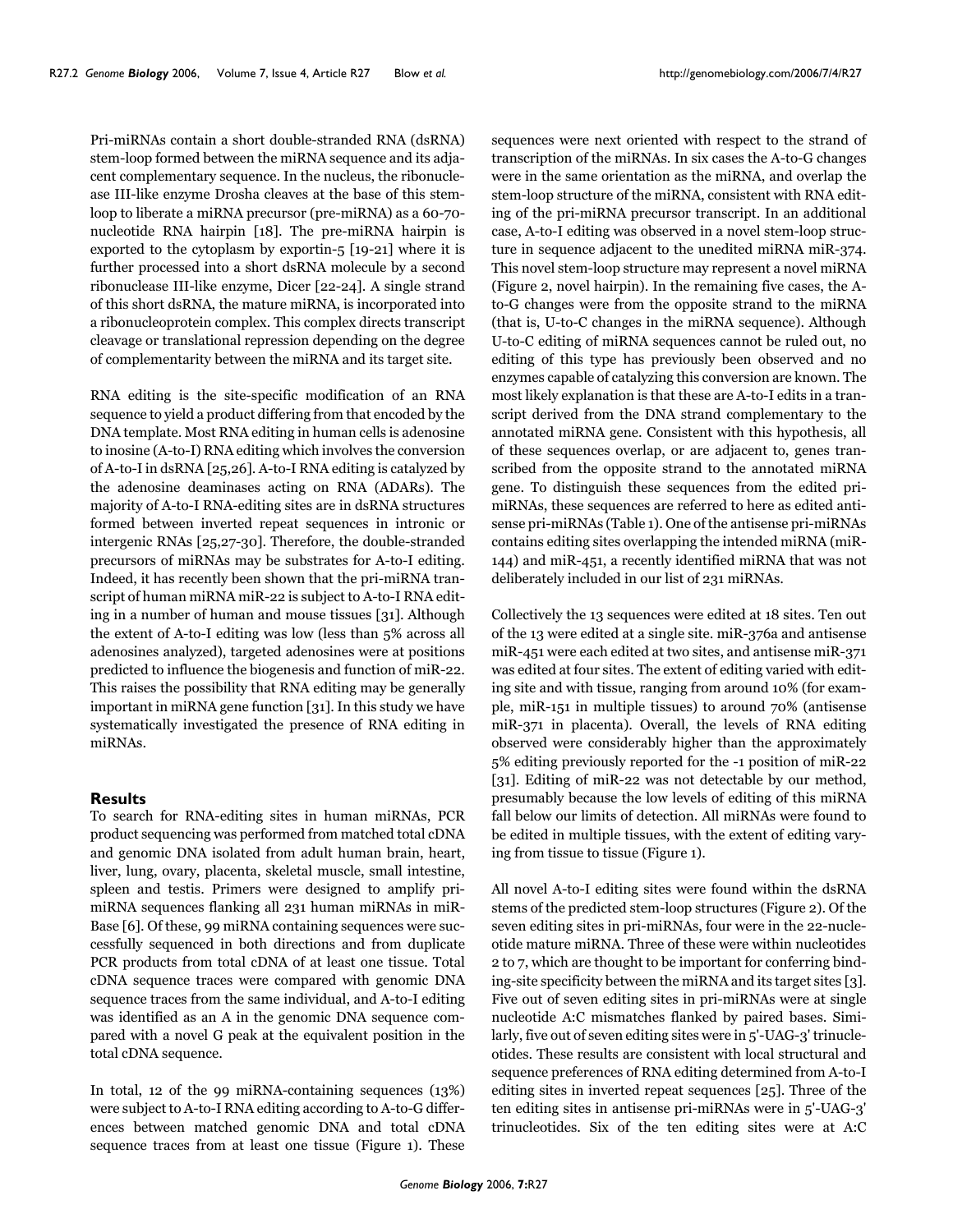<span id="page-2-0"></span>

# **Figure I**

A-to-I RNA editing of miRNA precursors in human tissues. The extent of A-to-I editing at each editing site is indicated by the color scale. Each colored box represents the average extent of editing calculated from at least two PCR product sequences, at least one of which was sequenced in both directions. Gray boxes indicate miRNAs that could not be amplified. The number in brackets after the miRNA name is the position of the edited adenosine from the

mismatches. Only one was at a single A:C mismatch, however, with the remainder at extended mismatches involving more than one consecutive nucleotide.

# **Discussion**

We have identified novel A-to-I editing sites in six out of 99 pri-miRNAs, indicating that at least 6% of all human miRNAs may be targets of RNA editing. We were only able to detect relatively high levels of editing, as illustrated by our failure to detect editing of miR-22, so this estimate is probably a conservative one. Moreover, our method is not strand specific, and cannot distinguish multiple overlapping transcripts from the same genomic locus. Thus, in regions of transcriptional complexity, it is likely that the sensitivity of our assay will be reduced. For example, even miRNAs that are 100% edited would appear to be unedited if transcribed at low levels compared with an unedited overlapping transcript from the opposite strand. We may also be unable to detect RNA editing if it occurs subsequent to the processing of the pri-miRNA (for example, by splicing) such that the binding sites for the PCR primers are removed.

In addition to the edited pri-miRNAs, six antisense primiRNA transcripts derived from the opposite strand to the annotated miRNA were subject to A-to-I editing. There are many potential explanations for apparent editing on the opposite strand to the annotated miRNA. One possibility is that these sequences are actually due to U-to-C editing of the pri-miRNA. There are, however, no known U-to-C RNA editing enzymes capable of catalyzing such a reaction, and despite extensive searches for RNA editing sites, only a single U-to-C RNA editing site has been reported [32]. It is therefore more likely that these sequences represent an edited transcript from the opposite strand to the annotated miRNA. These transcripts could be another miRNA transcribed and processed from the genomic strand opposite the annotated miRNA, or they could be some other class of transcript, for example the intron of a gene overlapping the annotated miRNA but transcribed from the opposite DNA strand. Alternatively, these may be pri-miRNAs that have been incorrectly annotated to the wrong strand of the genome.

To evaluate the possibility that the edited antisense pri-miR-NAs are due to incorrect annotation of miRNAs to the wrong genomic strand, we examined previous experimental data obtained for these miRNAs. One of the edited antisense primiRNA sequences is derived from the DNA strand opposite the computationally predicted miR-215 [33]. The method used to predict miR-215 successfully predicted 81 out of 109 known miRNAs from a reference set, but around 20% (17/81) were predicted on the wrong strand of the genome [33]. Our data and the direction of overlapping transcripts suggest that miR-215 may have been annotated to the wrong genomic strand.

An edited antisense miRNA sequence was also derived from the DNA strand opposite experimentally verified miRNA miR-133a [34]. This miRNA is present in the genome in two copies (miR-133a-1 and miR-133a-2). Copy miR-133a-2 is hosted within a gene transcribed in the same direction as the annotated miRNA gene. In contrast, copy miR-133a-1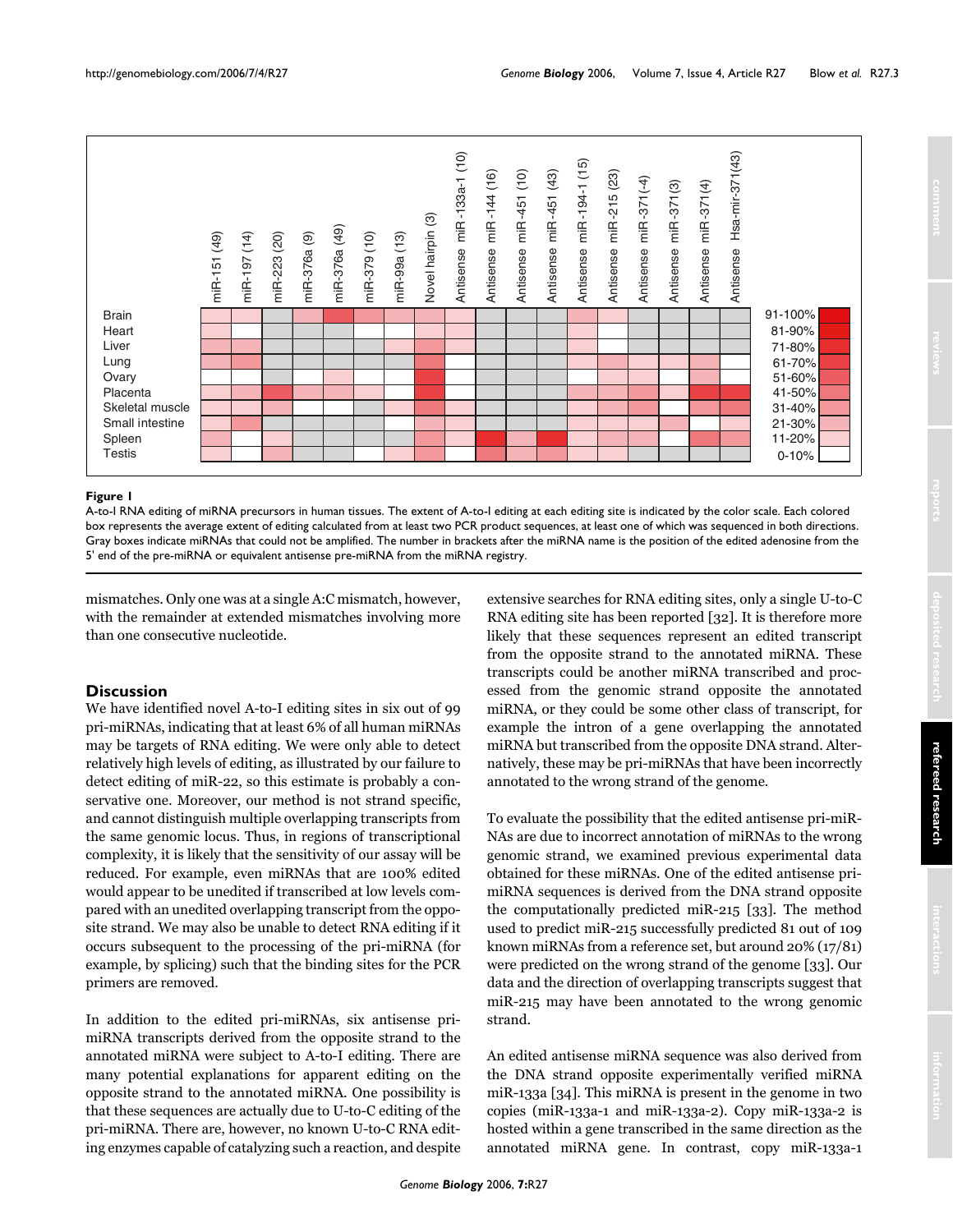<span id="page-3-0"></span>

#### **Figure 2**

Positions of edited adenosines in human pri-miRNAs and antisense pri-miRNAs. Folded pri-miRNA structures were taken from the miRNA registry [6]. Antisense pre-miRNA structures were generated from the reverse complement pri-miRNA sequence using MFOLD [38]. Mature miRNA sequences of around 22 nucleotides and antisense mature miRNA sequences of around 22 nucleotides are indicated by red letters. Edited adenosines are highlighted in yellow. In antisense Hsa-mir-371, edited adenosines were found to reside in base-paired sequence extending beyond the annotated hairpin. Additional bases are in gray.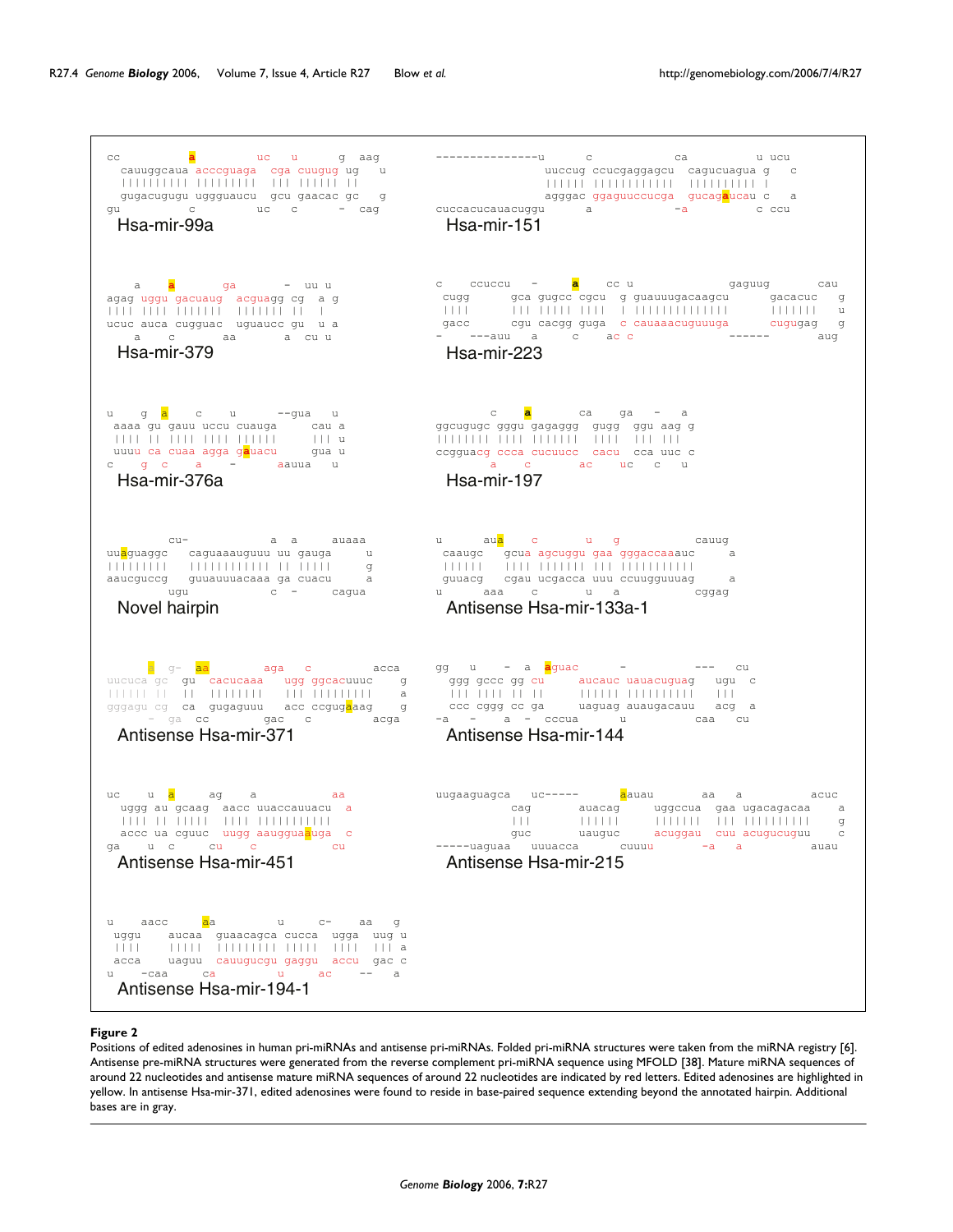| Predicted targets of edited and unedited miRNAs |             |               |                     |
|-------------------------------------------------|-------------|---------------|---------------------|
| <b>MicroRNA</b>                                 | Edited only | Unedited only | Edited and unedited |
| Hsa-miR-151                                     | 86          | 84            | 59                  |
| Hsa-miR-376a                                    | 74          | 58            | 71                  |
| $H$ sa-mi $R-379$                               | 79          | 70            | 75                  |
|                                                 |             |               |                     |

<span id="page-4-0"></span>**Table 1**

#### Target predictions were performed using the miRanda software using a probability score cut-off of *p* < 0.001. For each miRNA, the number of targets predicted for both edited and unedited miRNAs is shown against the number of targets predicted exclusively for edited miRNAs, and the number of targets predicted exclusively for unedited miRNAs.

Hsa-miR-99a 5 8 70

overlaps a gene transcribed from the opposite strand. Cloning and expression analysis of miR-133a [34] provides proof that at least one copy of miR-133a is transcribed. As a result of this finding, both copies of miR-133a have been annotated according to the sequence of the cloned copy. Given the direction of overlapping transcripts, however, it remains possible that miR-133a-1 is transcribed from the opposite strand to miR-133a-2, giving rise to a different miRNA. Indeed, our results suggest that miR-133a-1 may have been incorrectly annotated. Similarly, both copies of experimentally verified miR-194 (miR-194-1 and miR-194-2) have been annotated according to the sequence of a cloned copy [34]. Our data and the presence of overlapping transcripts on the opposite strand suggest that miR-194-1 may also have been incorrectly annotated to the wrong genomic strand. In the case of both mir-133a and mir-194, the two copies would generate miR-NAs that are perfectly complementary to one another. It has previously been suggested that pairs of complementary miR-NAs play a role in miRNA regulation by forming miRNA:miRNA duplexes [35]. Our results suggest that RNA editing may add a further layer of regulation by disrupting complementarity in miRNA:miRNA duplexes.

A further two edited antisense miRNA sequences (antisense mir-144 and antisense mir-451) overlap miRNAs that are annotated on the basis of their similarity to mouse miRNAs, and have not been cloned or shown to be expressed by northern blotting in human tissues. The remaining antisense miRNA sequence overlaps mir-371, which has been validated by cloning and northern blotting in human tissues and is therefore correctly annotated.

The presence of edited nucleotides in pri-miRNA transcripts indicates that RNA editing occurs early in miRNA biogenesis. Subsequent processes that recognize sequence or structural features of the miRNA precursor could therefore potentially be affected by RNA editing. These include cleavage of the primiRNA by Drosha, export of the pre-miRNA to nucleus by exportin-5, cleavage of the pre-miRNA by Dicer, and miRNA strand selection for inclusion in the microprocessor complex. Indeed, it has recently been demonstrated that RNA editing of pri-miRNAs can result in suppression of processing by

Drosha, and subsequent degradation of the unprocessed edited pri-miRNA [36]. Although it is unclear whether a miRNA that base-pairs with its target through an I:U wobble would be functional, another possibility is that RNA editing may alter target site complementarity.

To investigate the effect of RNA editing of miRNAs on targetsite complementarity, we used the miRanda software [37] to predict binding sites of edited miRNAs in 3' UTRs, and compared these with the predicted binding sites of the equivalent unedited miRNAs. For each of the four pri-miRNAs with an editing site in the mature 22mer, the set of predicted targets of edited miRNAs differs from the predicted targets of edited miRNAs (Table [1](#page-4-0)). For the three miRNAs in which the edited adenosine is at a position two to seven bases from the 5' end of the miRNA (miR-151, miR376a and miR-379) over half of the targets of the edited miRNA are unique to the edited miRNA. In the case of miR-99a the difference is small, with only 5/75 (6%) target predictions differing between edited and unedited miRNAs. In all cases, the top ten predicted targets of the edited miRNA differ from the top ten predicted targets of the unedited miRNA (data not shown).

To gain further insight into the potential biological impact of miRNA editing, we identified Gene Ontology (GO) terms in the 'cellular process' category [38] which were over-represented in the predicted targets of edited and unedited miR-NAs compared with all Ensembl genes (Figure [3](#page-5-0)). For the three miRNAs that are edited in the 5' seed region (miR-151, miR-376a and miR-379), comparison of over-represented GO terms associated with the predicted targets of edited and unedited copies reveals distinct differences (Figure [3\)](#page-5-0). Of particular interest are the additional terms that become overrepresented; these include regulation of programmed cell death, biosynthesis, RNA metabolism, cell proliferation and transcription (Figure [3](#page-5-0)).

RNA editing may therefore contribute to miRNA diversity by generating multiple different miRNAs from an initial pool of identical miRNA transcripts. For example, the total number of predicted targets of Hsa-mir-151 increases from 143 to 229 when taking into consideration both edited and unedited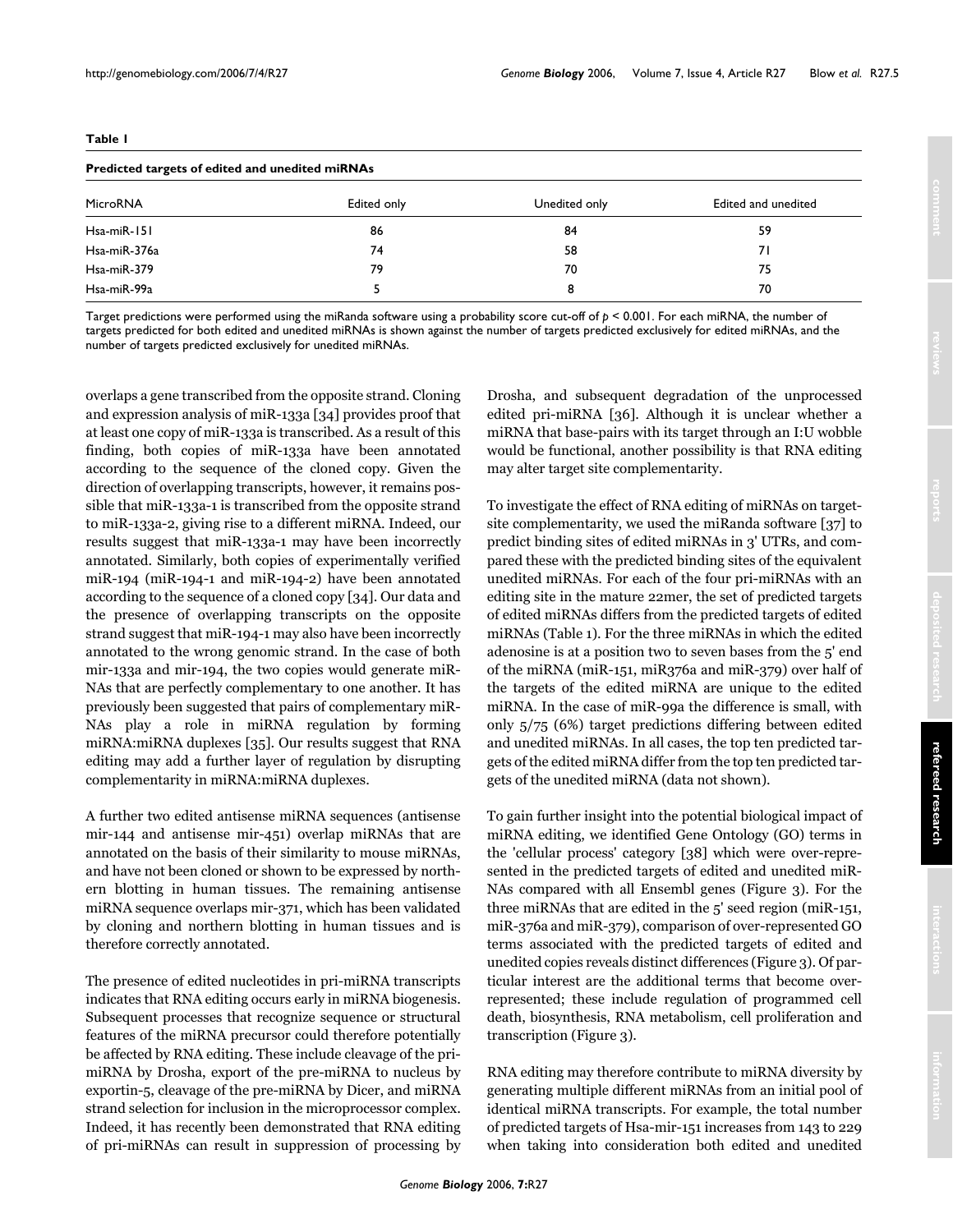<span id="page-5-0"></span>151 151+ 376a 376a+ 379 DNA metabolism RNA metabolism Carbohydrate metabolism Cell proliferation Cell surface-receptor-linked signal transduction Defense response Intracellular signalling cascade Macromolecule biosynthesis Macromolecule catabolism Protein metabolism Regulation of cell proliferation Regulation of nucleobase, nucleoside, nucleotide and nucleic acid metabolism Regulation of programmed cell death **Transcription** Transport 379+

GO term comparison of edited and unedited miRNA target predictions. For each edited miRNA, GO terms from level 4 of the 'biological process' category that are over-represented in predicted targets of the unedited or edited miRNA (indicated by +) compared with all Ensembl genes were identified. All values are normalized and colored in terms of significance, with bright red cells indicating that a miRNA specifically targets genes in that GO functional class.

miRNAs. Editing of miRNAs may simultaneously alleviate and augment the gene-regulation effects of miRNAs by changing the concentration of individual miRNAs.

Degree over-represented

123456

# **Conclusion**

We have performed the first systematic survey of RNA editing of human miRNAs. We have identified RNA editing sites in at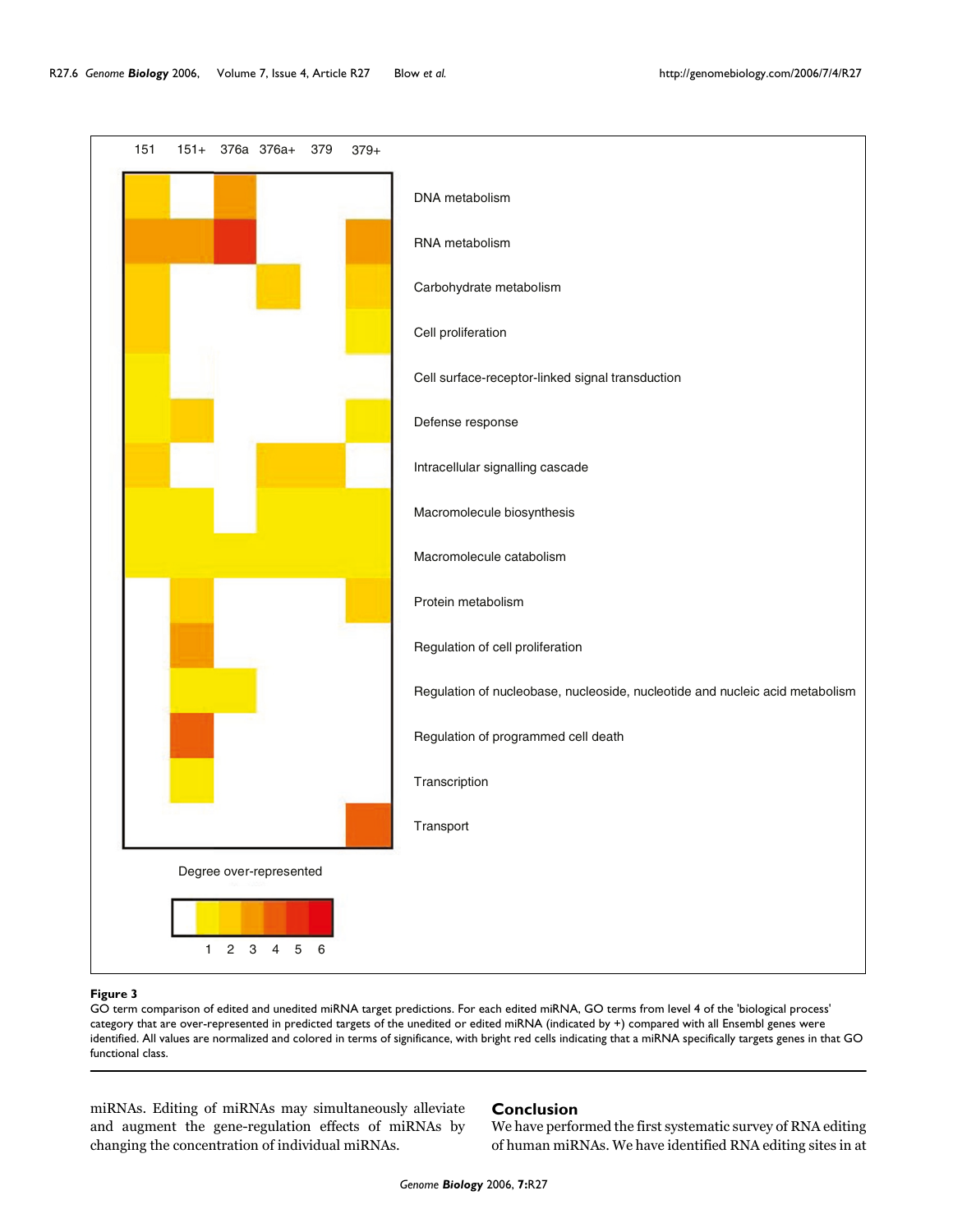least 6% of human miRNAs that may impact on miRNA processing, including edits that alter miRNA binding sites and contribute to miRNA diversity. Furthermore, our results suggest that some miRNA genes may have been incorrectly annotated to the wrong strand of the genome. This has implications for the interpretation of existing miRNA experiment data and future experimental design.

# **Materials and methods Total RNA, total cDNA and genomic DNA**

For the initial screen of RNA editing in ten human tissues, total RNA and matching genomic DNA from the same tissue sample was obtained for human brain, heart, liver, lung, ovary, placenta, skeletal muscle, small intestine, spleen and testis from Biochain (Hayward, USA). For each tissue, sequence data was obtained from one individual. The donor was different for each tissue type. Total cDNA synthesis was performed using random nonamers (200 ng per 20 µl reaction) with Superscript III (Invitrogen, Carlsbad, USA) according to the manufacturer's instructions.

### **Sequencing of pri-miRNAs**

Primers were designed to the genomic sequence in the vicinity of all 231 miRNA sequences in the miRNA registry version 7.0 [6], using primer3 [39]. PCR primer design was optimized to give PCR products of approximately 500 bp with at least 75 nucleotides either side of the predicted stem-loop structure. PCR primers were used to sequence PCR products in both directions on ABI3700 DNA sequencers. Sequence traces were quality scored using phred. Sequences with less than 70% of bases having a quality score of 20 or more were rejected. In the first stage of sequencing, duplicate PCR and sequencing was performed for each miRNA from each tissue. A miRNA was considered to be successfully sequenced if the following minimum sequence requirements were met for at least one tissue: good-quality sequence from both strands of one PCR, and good-quality sequence from at least one strand of a second PCR. Successfully sequenced miRNAs that were found to be edited were submitted to a second confirmation stage of sequencing. In the second stage of sequencing, quadruplicate PCR and sequencing was performed for each miRNA from each tissue. For each tissue, a miRNA was considered to be successfully sequenced if the following minimum sequence requirements were obtained: good-quality sequence from both strands of one PCR, and good-quality sequence from at least one strand of a second PCR. See Additional data file 1; primary sequence data is available from [40].

#### **Detection and quantification of RNA editing**

Sequences were visualized and compared in a gap4 database. A-to-I editing was identified as a novel G peak and a drop in peak height at As in a cDNA sequence relative to the equivalent peak in the matching genomic DNA sequence. The extent of RNA editing was estimated using a modified version of the

comparative sequence analysis (CSA) method [41]. Briefly, this program normalizes a cDNA sequence trace to a genomic DNA reference trace by comparison of peak heights at unedited nucleotides. The drop in peak height between the DNA reference trace and the cDNA trace at the edited nucleotide is then reported as a percentage of the peak height in the genomic DNA reference trace. For each edited miRNA, the mean extent of editing for each tissue is calculated from all cDNA sequences obtained for that tissue.

### **Analysis of novel RNA editing sites**

miRNA structures were obtained from the miRBase database [6]. Stem-loop structures of antisense miRNAs were generated by folding the antisense of the miRNA stem-loop sequence obtained from miRBase using MFOLD [42]. To predict edited and unedited miRNA target sites, miRanda (v3.0) [32] was used to scan the edited and unedited miRNA sequences against all human 3' UTR sequences available from Ensembl v34. The algorithm uses dynamic programming to search for maximal local complementarity alignments, which correspond to a double-stranded antiparallel duplex. The new version of the miRanda algorithm (AJ Enright, personal communication) assigns *P* values to individual miRNA-target binding sites, multiple sites in a single UTR, and sites that appear, from a robust statistical model [43], to be conserved in multiple species. The resulting targets were filtered based on *P* value (*p* < 0.001) to ensure a high degree of confidence in the predicted target sites.

#### **GO analysis**

GO terms from level 4 of the 'cellular process' category were obtained for each human transcript from Ensembl. Over-representation for each term  $(O_{term})$  in a group of sequences with C terms is calculated as follows:

$$
O_{term} = \left(\frac{F_1}{F_2}\right)
$$

where 
$$
F_1 = \frac{N_{\uparrow t}^{transcripts}}{N_{\uparrow L}^{transcripts}}
$$
 and  $F_2 = \frac{N_{genome}^{transcripts}}{N_{genome}^{transcripts}}$ 

where  $F_1$  is the frequency of a term in the group being considered,  $F<sub>2</sub>$  is the frequency of a term in the whole genome and  $t$ is the term at level *L*. GO terms with low transcript counts (< 3.0) were excluded from further analysis.

# **Additional data files**

The following additional data are available with this paper online. Additional data file 1 contains examples of edited sequence traces for each of the edited sites identified in this survey, and the coordinates of edited bases. Additional data file 2 contains PCR primer information, details of the initial screen of miRNAs and annotation of edited miRNAs.